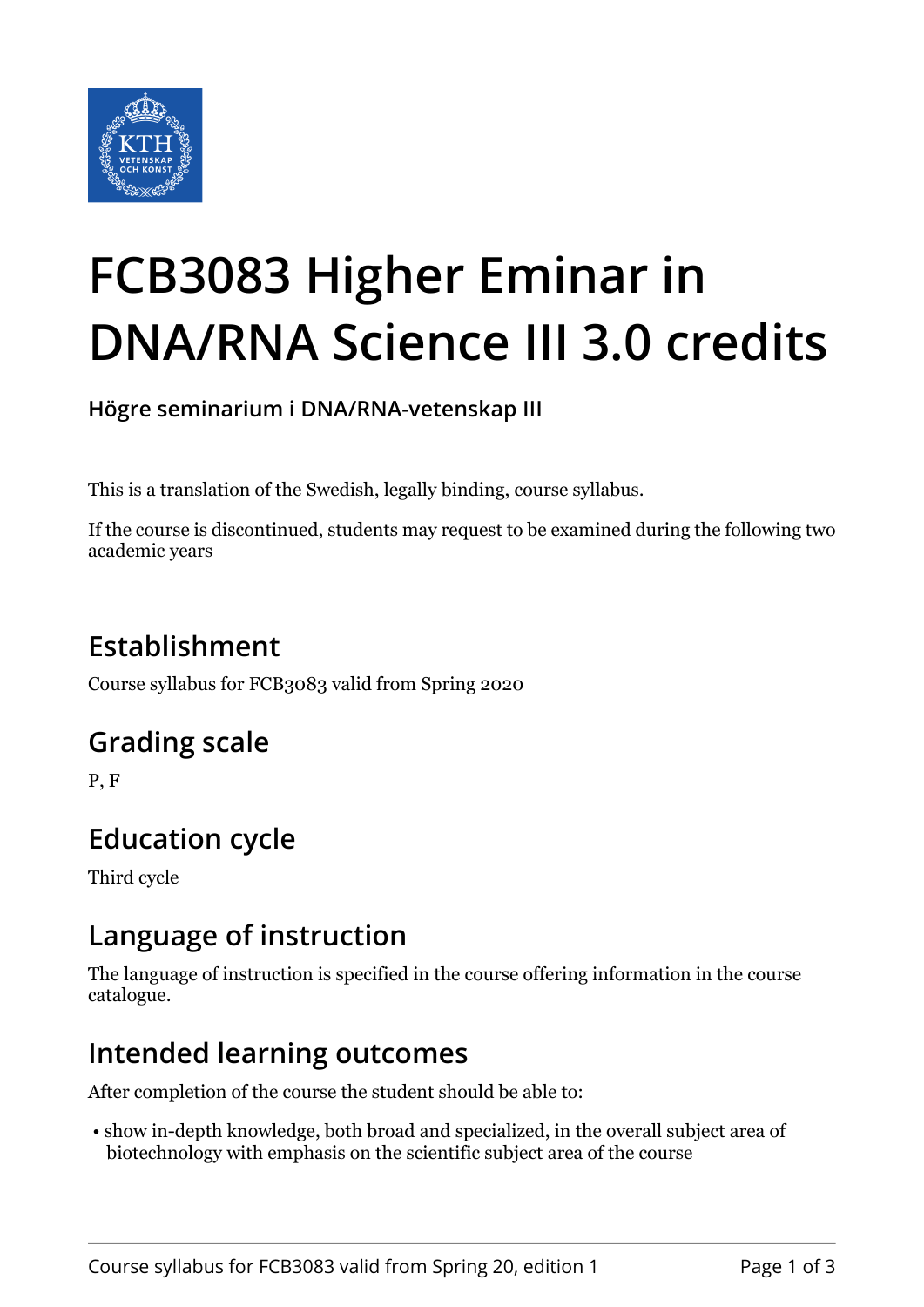- demonstrate good ability to present pedagogically, critically examine and discuss scientific papers in the subject of biotechnology with emphasis on the scientific subject area of the course
- demonstrate good insight into, and the ability to apply, academic authorship and the international scientific publishing landscape with relevance to the scientific subject area of the course
- show good ability to identify, discuss and reflect on ethics and sustainability aspects in the research that is discussed within the framework of the subject area of the course

#### **Course contents**

The course comprises approximately 80 full-time study hours and takes the form of weekly science seminars. The seminars address current trends in research focusing on nucleic acids (DNA and RNA) where doctoral students' own results, plans and ideas, as well as of postdoctoral students and other researchers, are presented, critically reviewed, discussed and given feedback. The course literature follows current trends in large-scale DNA sequencing and adjacent fields such as genomics, transcriptomics and bioinformatics. The doctoral students present their own research and provide feedback on each other's presentations. The course is the third of four courses in the seminar series.

### **Specific prerequisites**

Eligible for studies at the third-cycle level.

#### **Examination**

• DEL1 - Participation, 3.0 credits, grading scale: P, F

Based on recommendation from KTH's coordinator for disabilities, the examiner will decide how to adapt an examination for students with documented disability.

The examiner may apply another examination format when re-examining individual students.

Grading criteria are specified in the course memo.

## **Other requirements for final grade**

Active participation at 80% of the seminar sessions, which includes presenting, preparing and actively participating in reviewing and discussing selected scientific work.

## **Ethical approach**

- All members of a group are responsible for the group's work.
- In any assessment, every student shall honestly disclose any help received and sources used.